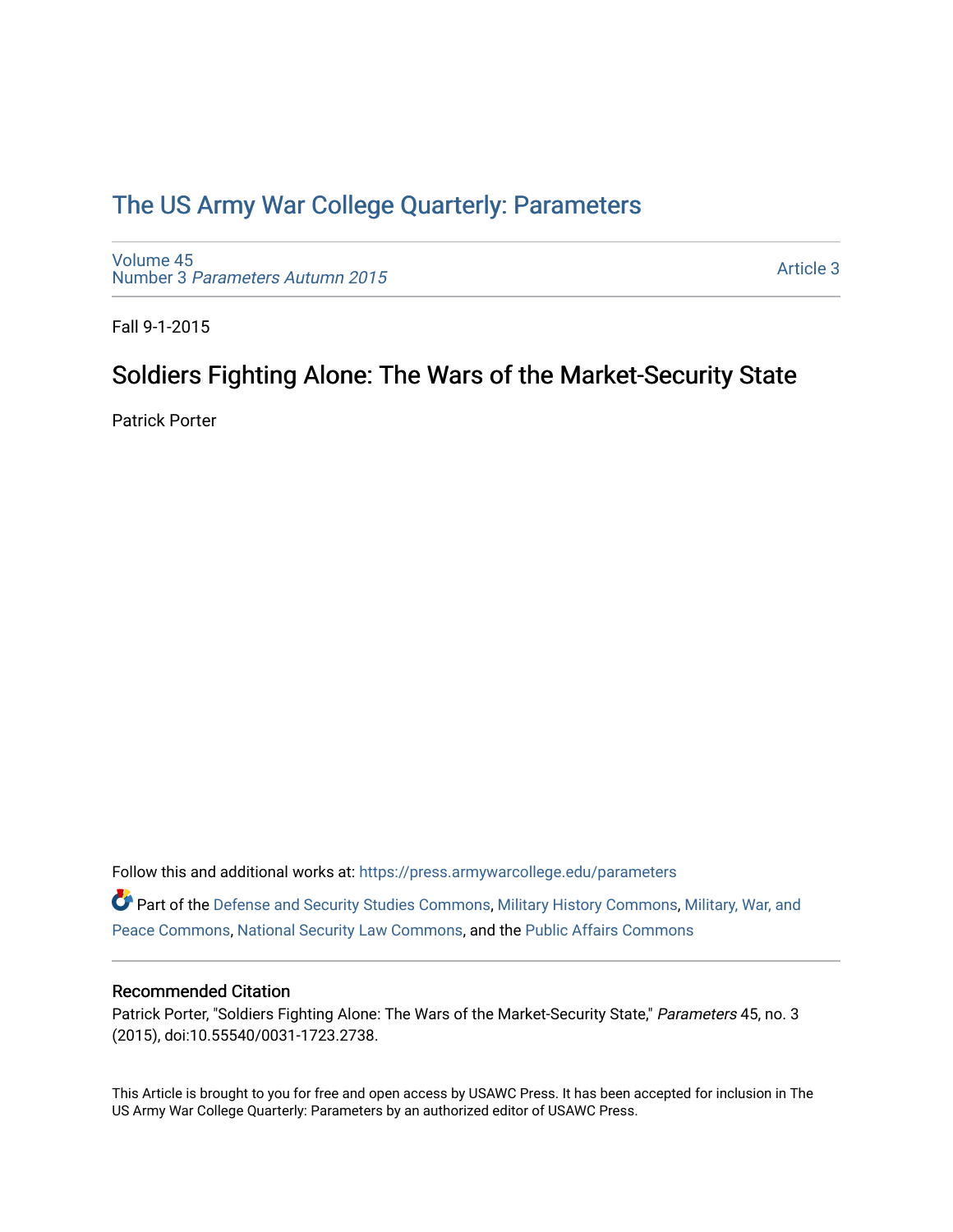# Soldiers Fighting Alone: The Wars of the Market-Security State

Patrick Porter

*© 2015 Patrick Porter*

ABSTRACT: The rise of the Anglo-American "market-security state" in the past few decades has created contradictions in how Britain and the United States conceive and conduct their armed conflicts abroad. For those who bear the brunt of the fighting, killing and dying, the accentuated political distance between the frontline and the civilian world produces a particular kind of alienation. Creative measures are needed to help those who must navigate the transition between the war and the mall.

here is a problem with how the United States and its allies exercise<br>power, a problem rooted in forces deeper than the imperfections<br>of any one president or government. This problem was pithily<br>summarized by a widely circu power, a problem rooted in forces deeper than the imperfections of any one president or government. This problem was pithily on a whiteboard in a forward operating base in Iraq: "America is not at War. The Marines are at War. America is at the Mall."<sup>1</sup> As it happens, this statement in some ways is an inadequate summary of the ripples the war in Iraq generated. It ultimately stretched beyond the frontline and affected home society deeply, from the war's contribution to the debtdeficit crisis that has swept the Euro-Atlantic world to the unexpectedly large number of maimed and wounded personnel, the extent of whose care our societies are unprepared. But the statement does summarize how a dysfunctional set of social relations shapes the way the state exerts force in the world and begets a confusion about what it means to be "at war." To borrow a phrase Leon Trotsky, albeit used in a different context, "no war, no peace."

The rise of the Anglo-American "market-security state" in the past few decades has created particular problems in how countries both con- ceive and conduct their armed conflicts abroad. Due to confluent forces and choices, countries like Britain and the United States wage war (and augment state power to do so) by invoking the moral language of great national wars, while in other ways resisting the status of being "at war" as a political condition, that is, not declaring war, not making material demands of the people directly, and going to great lengths to insulate their populations from the conflict.

For the nation as a whole, this contradictory condition helps bring Professor Patrick Porter about a situation in which the state applies military power continuously is Academic Director in the name of an existential struggle, but trying to do so "on the cheap" while encouraging "the people" to look on as passive consumers – or University of Exeter. He to look away. For those who bear the brunt of the fighting, killing and recently wrote *The Global* 

of the Strategy and Security Institute at the *Village Myth: Distance, War and the Limits of Power* with Georgetown University Press.

<sup>1</sup> For the photograph of the quote, see "The Quotepedia," http://www.thequotepedia.com/ america-is-not-at-war-the-marine-corps-is-at-war-america-is-at-the-mall-america-quote.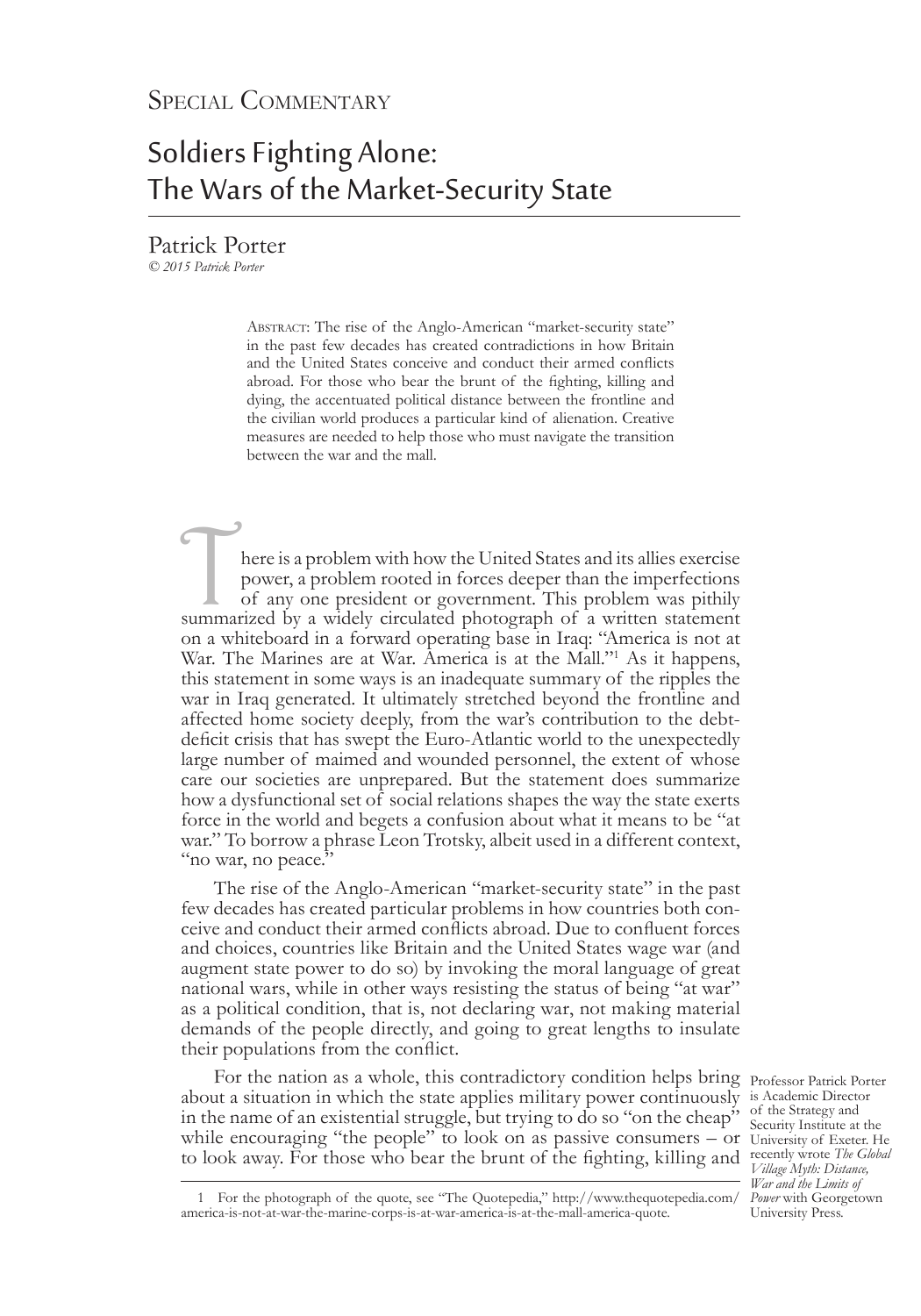#### 6 Parameters 45(3) Autumn 2015

dying, the accentuated political distance between the frontline and the civilian world produces a particular kind of alienation. This distance does not warrant nostalgia for the twentieth-century's "total wars" that mobilized an engaged, nationalist, and even conscripted population. But it does warrant concern for "the consequences of lessened levels of mobilisation for war on the quality of democratic citizenship."<sup>2</sup> It suggests greater attention is needed to bridge the gap, and greater support is needed for creative measures to help those who must navigate the transition between the war and the mall. More ambitiously, it means greater demands should be made of the people on whose behalf such wars are fought, and in return, a more robust civil society is needed to exert greater civilian supervision of government.

#### **War Time and Peace Time**

In her ground-breaking study of conceptions of "war time" and "peace time," Mary Dudziak observes as the Global War on Terror dragged on, it left society in a strange state of limbo. "It is not a time without war, but instead a time in which war does not bother everyday Americans."3 In her account, the root problem is how the collective memory of the twentieth century creates an outmoded way of think-<br>ing, where people suspend vital political questions—of state power, its limits, and authority—because they wrongly await the end of the war to get back to a post-war normality. Yet, as she notes, the issues at stake are too important to leave waiting for a mythical discrete peacetime. Rosa Brooks agrees.4 The very conception of a separate peacetime is an illusion, and the lines are blurred because of real developments, in particular that of the ongoing struggle against a geographically diffuse terrorist network that also gets a vote. The desire by political elites to remain in a state of permissive wartime status—to retain the enabling aspects of such a status—is not likely to end soon. We cannot and should not try to draw sharp boundaries for the state of wartime, therefore. Somewhere in the space between total peace and war, she argues, is where we should develop institutions and rights that are not premised on a temporary suspension of normality.

I want to offer an alternative account of how we got here, one that adds to these interpretations rather than conflicting with them. Neither the United Kingdom nor the United States as a whole is straightforwardly at war. They are at war and peace all at once. The confusion over war and peace is not just due to an outmoded twentieth-century time horizon, or to the evolution of threats and military technologies. It is also due to how the Atlantic liberal states have chosen to organize themselves. Britons and Americans find themselves in an ambiguous state of "no war, no peace" because they are market-security states, which apply force regularly and globally while treating the citizen as a passive consumer of security, choosing both the extraordinary powers of formal wartime while desiring the undisturbed – and unmobilized – civilian life of peacetime.

<sup>2</sup> Allan Silver, "Not Peace, Not War: America Since 1945," The Liberal Way of War Conference, University of Reading, July 6, 2012.

<sup>3</sup> Mary Dudziak, *War Time: An Idea, Its History, Its Consequences* (Oxford: Oxford University Press, 2013), 134.

<sup>4</sup> Rosa Brooks, "There's No Such Thing as Peacetime," *Foreign Policy*, March 13, 2015.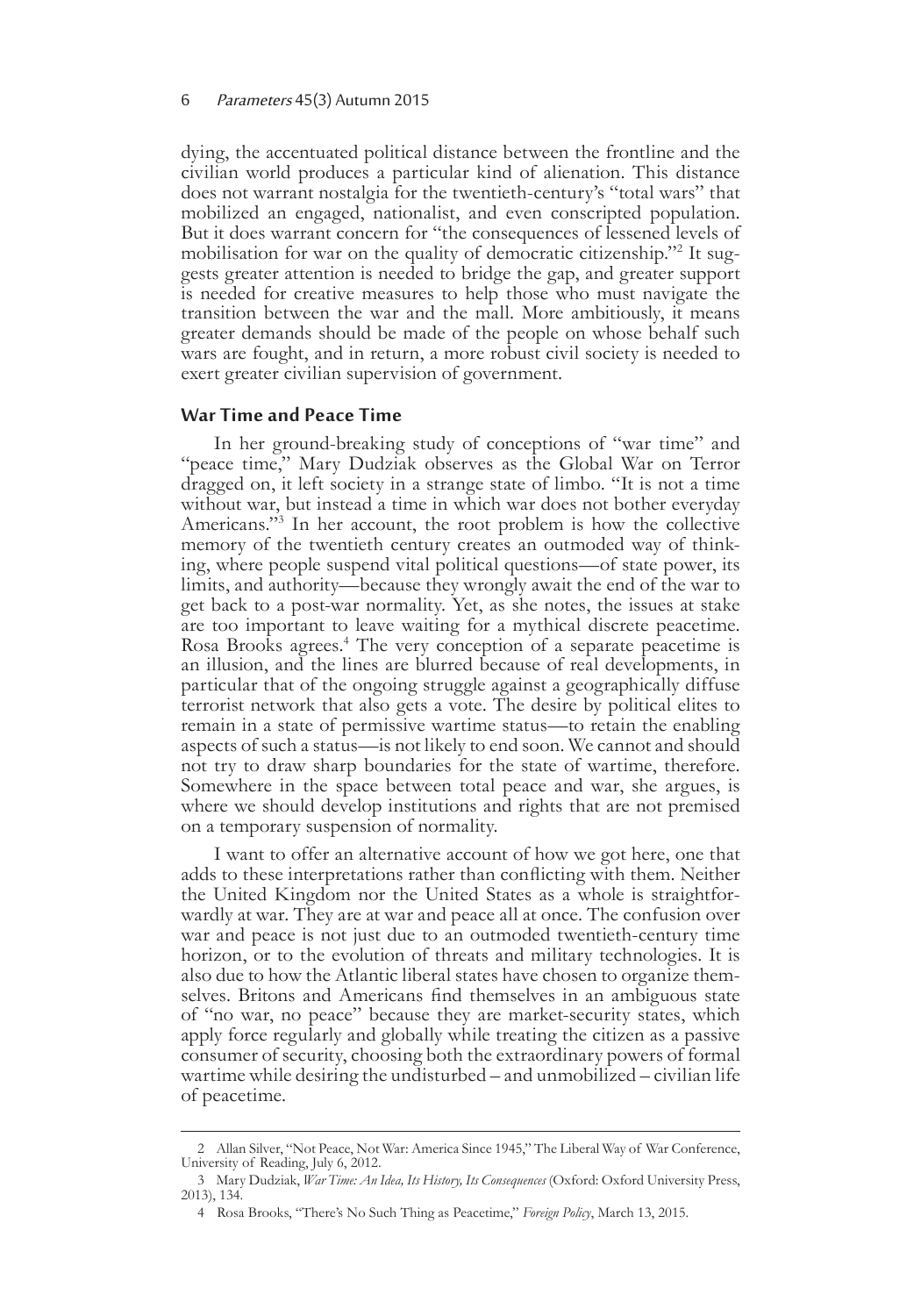#### **The Market-Security State**

By market security state, I do not mean the same thing as Philip Bobbitt's concept of the market state, a form of polity that seeks to harness private capital to maximise the opportunities of its citizens.<sup>5</sup> Rather, I mean the marriage of two things often thought of as anti- thetical. These two things are an ever more intrusive statism, with ever more monopolistic market capitalism, intended to ensure capital's profitability. Since Ronald Reagan and Margaret Thatcher spearheaded an Atlantic liberal revolution from the 1980's, an unintended net effect of this emerging market-security state is to erode and hollow out civil society, or what Edmund Burke called the little platoons of voluntary association, family, local, and collective local life. Paradoxically, though the architects of this revolution advocate limited government, the act of unleashing a pure marketplace requires order and good liberal subjects, and this demands ever stronger enforcement of the rules of property, the rule of law and free trade, thus creating a state with strengthened security apparatus and powers of coercion and surveillance.<sup>6</sup> That the size of the state actually grew under Thatcher and Reagan was no acci- dent, but a defining feature of neo-liberalism.

The unleashing of capital and the acceleration of market exchange, with the support of the state, offers cheaper products, assists the fight against crime, and helps drive innovation. But it has its costs. It leaves people increasingly lonely and disconnected from real relationships of quality, despite the vaunted interconnectedness wrought by globalizing technologies. It uproots people in search of work, it loosens neighborhood bonds, and sees families increasingly broken up.<sup>7</sup> It drives a decline in collective association, with falling membership of trade unions, political parties, churches or community groups. There are efforts at forging an intermediate, civil society; but such efforts struggle against a trend towards the domination of big business and the big state. The growing dominance of an oligopolistic market, or one dominated by a few mighty companies like Walmart, coupled with the ever-greater dependence on the welfare state by more and more people, drains civic life of meaning. Citizens transform into clients, indebted in the market and reliant on the state as protector, with less and less shielding from anything in between.

We are left with shopping and consumption as the remaining communal rituals, though neither seems to make people very happy. The present condition is not simply one of consumerism. It is also an age of anxiety about security. In the new order, however, security is predominantly something not collectively created by a nation in arms, but as a consumer product, as a commodity the state must offer or deliver. The liberal revolution of the late-twentieth century depleted social solidarity and therefore inevitably reshaped the relationship between citizens and the state in the course of the ultimate political act, that of waging war.

<sup>5</sup> Philip Bobbitt, *The Shield of Achilles: War, Peace and the Course of History* (New York: Random House, 2003), 211; and Philip Bobbitt, *Terror and Consent: The Wars for the Twenty First Century* (New York: Anchor Books, 2008), 88.

<sup>6</sup> David Harvey, *A Brief History of Neoliberalism* (Oxford: Oxford University Press, 2007), 64-65.

<sup>7</sup> For more on the effects of the new liberalism, see Phillip Blonde, *Red Tory: How Left and Right have Broken Britain and How We Can Fix It* (London: Faber and Faber, 2010); on the loneliness' problem, see John T. Cacioppo and William Patrick, *Human Nature and the Need for Social Connection* (New York: W.W. Norton, 2009).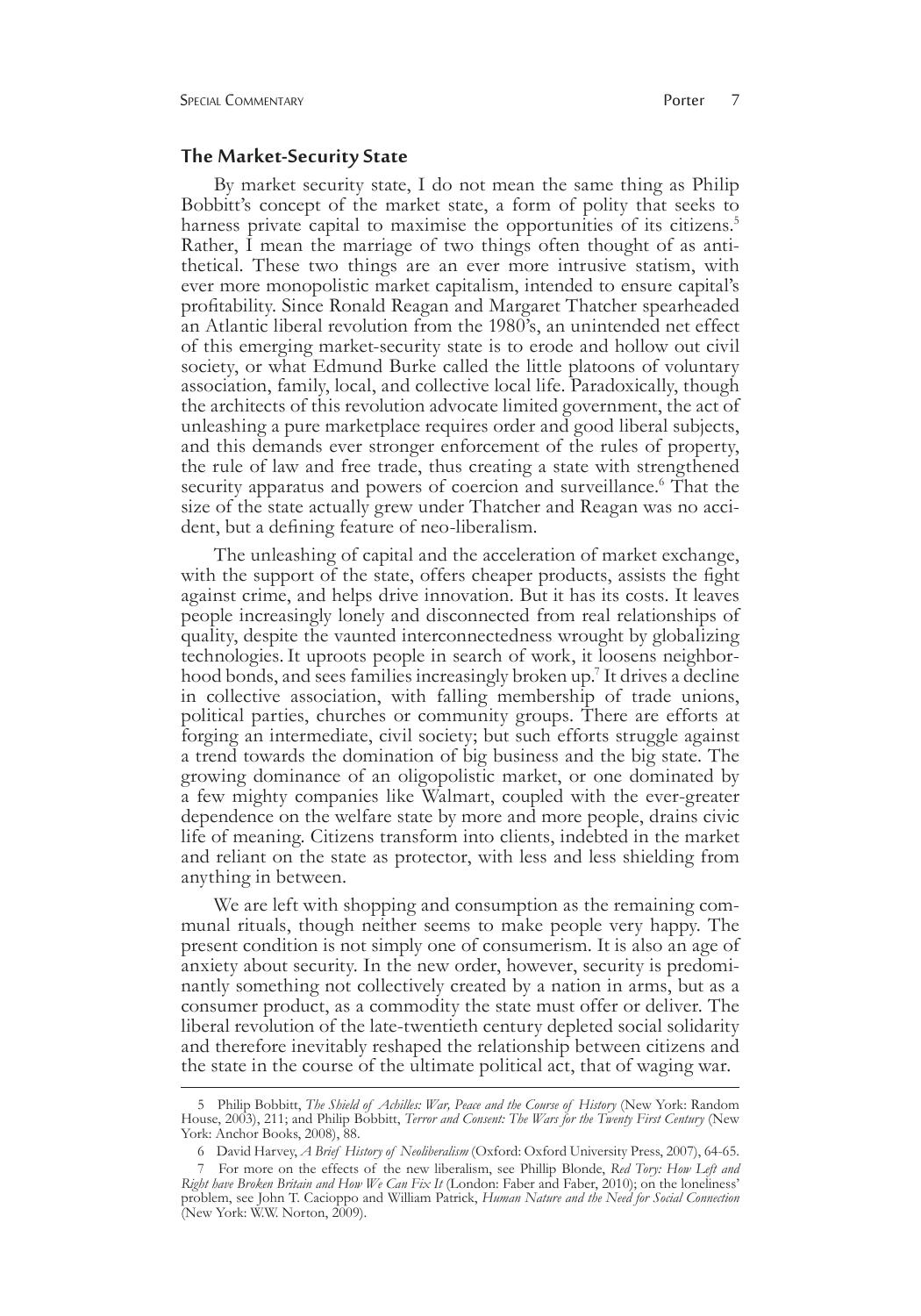The measure of this change has been taken by Robert Putnam, who characterizes the unravelling of community as "bowling alone."<sup>8</sup> Is it possible that the small fraction of professional armed services bear the main burden of operations abroad are, in an existential if not literal way, fighting alone?

#### **Shopping for Victory**

Consider how the United States and, on a lesser scale, the United Kingdom has designed and conducted their wars over the past few decades. Most of them have been intended to be a swift, hi-tech and, for their own side, relatively low-casualty affairs, though conditions and opponents have got in the way of these clinical ambitions. In any event, the state's preference has been to eliminate opponents from a distance, minimize their own losses, and make the conflict both minimally dis- ruptive and yet a basis for increased state power. The private market increasingly plays a role, as military-logistic functions are outsourced to it. Despite dramatic rhetorical gestures invoking the memory of collec- tive struggle in national wars, such as the British Secretary of Defence's recent claim that the campaign against the Islamic State is the "new battle of Britain," the state strives to push wars into margins of national life, turning the civilian—in whose name the wars are waged—mainly into a spectator and beneficiary, observing the continuous projection of power.<sup>9</sup>

In the wake of the atrocities on 9/11, some American commentators hoped the crisis which had erupted this time on home soil would have a silver lining, that it would rouse the citizenry to a revived sense of common purpose. The neoconservative variant of this hope was the crisis would summon people out of commercial torpor through a politics of heroic greatness.<sup>10</sup> Yet the response of government was not to urge citizens to mobilize into an extraordinary state of supreme emergency, but almost the opposite, to maintain their routine way of life, at most keeping a wary eye on anything suspicious. Contrary to one legend, President George W. Bush did not urge his compatriots just to "go shopping." But he did urge them to carry on as normal. Speaking at O'Hare International Airport in Chicago only weeks after Al Qaeda's attack, he announced one of America's goals in its new war was to restore confidence in the airline industry:

It is to tell the traveling public: Get on board. Do your business around the country. Fly and enjoy America's great destination spots. Get down to Disney World in Florida. Take your families and enjoy life, the way we want it to be enjoyed.<sup>11</sup>

The summons was not to self-sacrifice, as the state urged citizens to practice during World War II, but to self-gratification, or at least collective

<sup>8</sup> Robert Putnam, *Bowling Alone: The Collapse and Revival of American Community* (Simon & Schuster, 2000).

<sup>9</sup> Ben Farmer, "New 'Battle of Britain' against ISIL," *The Telegraph*, July 16, 2015.

<sup>10</sup> David Brooks, "Facing Up to Our Fears," *Newsweek*, October 22, 2001; George Packer, "Recapturing the Flag," *New York Times Magazine*, September 30, 2001; see also Michael C. Williams, "Morgenthau Now: Neoconservatism, National Greatness, and Realism," in *Realism Reconsidered: The Legacy of Hans Morgenthau in International Relations* (New York: Oxford University Press, 2007), 216-241.

<sup>11      &</sup>quot;Bush on Airline Safety Measures," *The Washington Post*, September 27, 2001.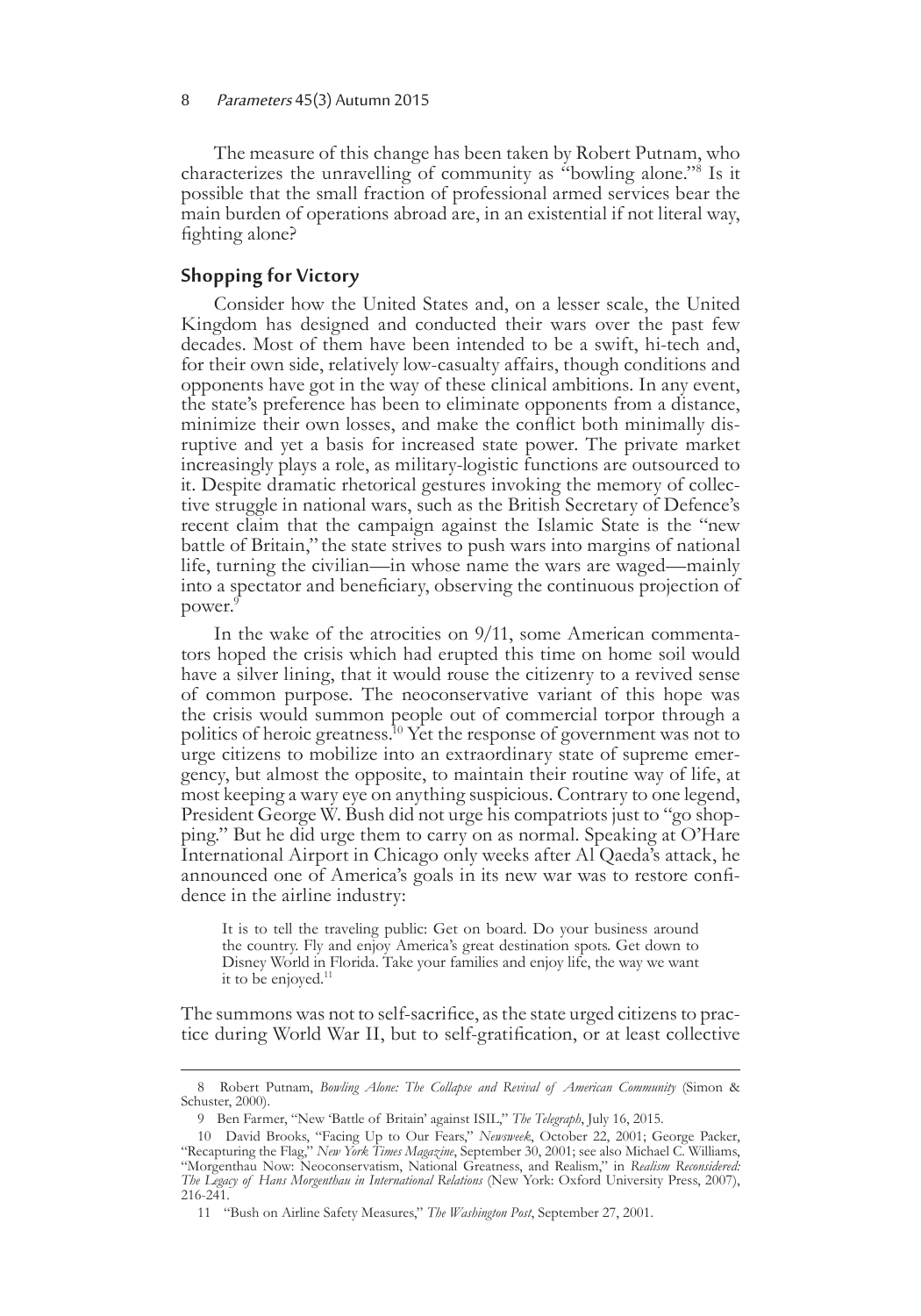gratification. This new struggle was not to be the property of the nation as a whole.

The heavy demands of industrialized major wars of the twentieth century prompted campaigns, from above and from below, to get local and often voluntarist society to pull its weight actively, to dig for victory, buy war bonds, melt down church bells, and knit socks, to make material sacrifices. The effort to maximise the state's extraction of resources also had a coercive side, with the draft, mass internment camps and intervention into the economy. But it was linked symbiotically to the awakening of new political consciousness, the movement for enfranchisement. Mass mobilization also energized the demand for independence from empire for better deals and new settlements with their governments.

The ending of a war, at least in some countries, was the occasion for internal struggle over the relationship between the citizen and the state. War's socially mobilizing power, in fact, has traditionally been a point of hope for the political left. One result of the attempt to neutralize and divorce the people from the conduct of wars is to remove an important stake the population could have in the fight, making the war over there, for those not directly linked to family or friends, feel to most like an abstract curiosity.

This characteristic marks a contrast with the wars of our time in the first fifteen years of this century. To finance the ambitious and unbounded war against terrorism, the United States turned not to war bonds or taxes, but to private capital markets, contracting many services out to private specialists. The belief states could run up extra debts rather than extract resources from their citizens was the product of a market fundamentalism, where in the age where "deficits don't matter" or "the end of boom and bust," the state could borrow with little regard to its carrying capacity. The financing of what turned out to be, in both direct and indirect costs, a three trillion dollar war in Iraq (according to the former chief economist of the World Bank) was shaped to quarantine, as much as possible, the economy and the general population from the strains of conflict.<sup>12</sup> Of course, deficits in the long run do matter, and the state has effectively placed the burden back on its people to reduce them. The interaction of war and debt is one force that has stirred up the wave of leftist and rightist insurgents in politics across Europe and North America. As it turned out, the attempt to insulate the people from the fiscal strain of modern wars could only be temporary. And there are the other human dimensions for those coming home.

#### **Points of Transition: Coming Home**

There have long between tensions between those who fought and those who stayed away. But in the national wars of the past century, wider civil society was intensively engaged either in support, civilians at times were rotated to the front by force, rationing and taxes brought the war home in a tangible way. Equally, in more divisive conflicts there was that other, opposite manifestation of an energized citizenry, an active, vocal mass anti-war movement. War in Iraq did initially generate opposition, and one mass protest in Britain, as well as political rancor, but did not

<sup>12</sup> Joseph Stiglitz and Linda Bilmes, *The Three Trillion Dollar War: The True Cost of the Iraq Conflict* (New York: W.W. Norton, 2008).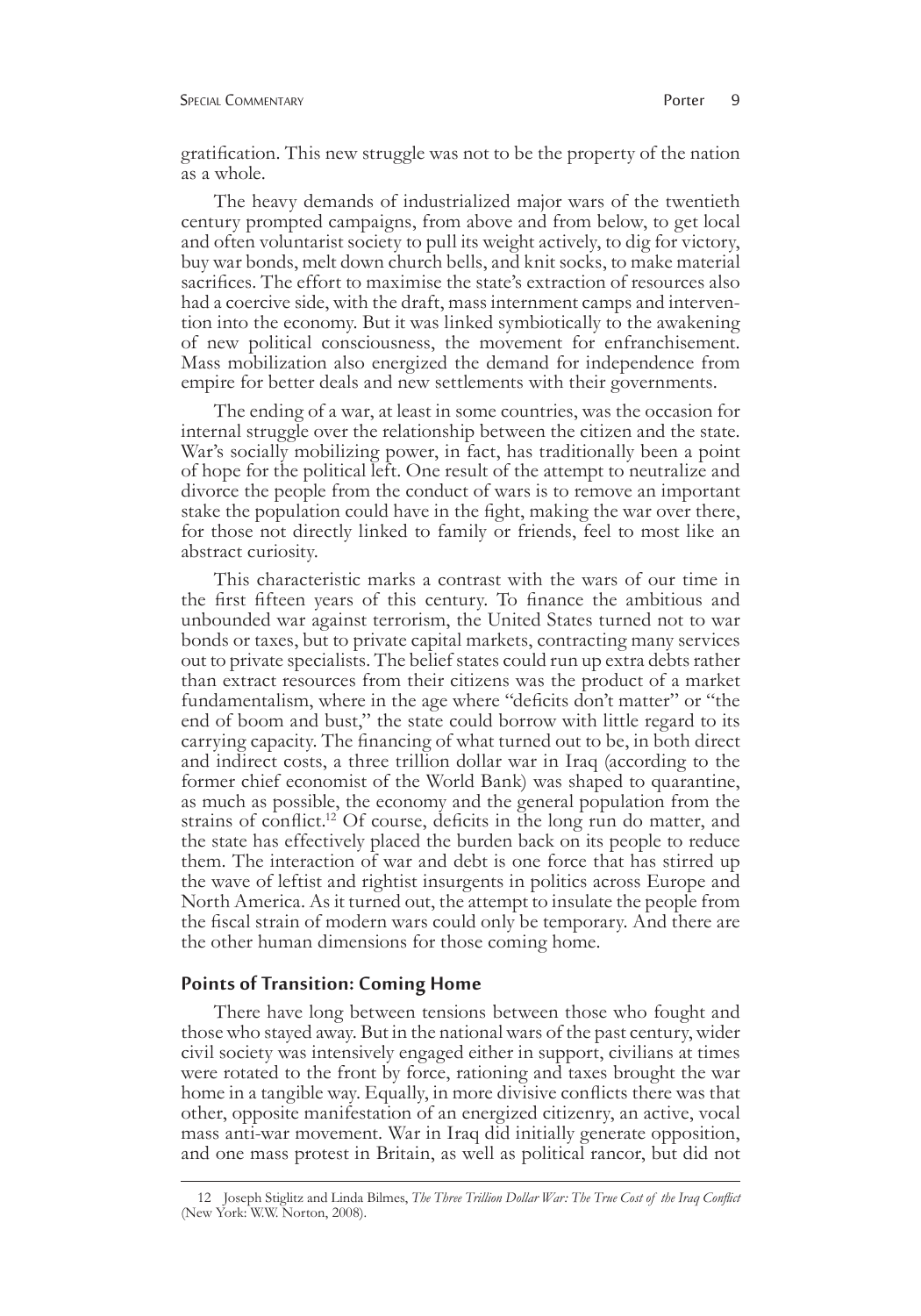#### 10 Parameters 45(3) Autumn 2015

create a sustained, energized counter-cultural movement comparable to Vietnam. Whereas now, the general population looks on mostly with sympathy but with far less connection or dissent. Conversely, surveys of veterans in the United States report a common theme of disconnection from civilian life, and a sizeable minority is wary of overt expressions of support at airports, bars and sporting events. The story is not a simple one of disillusionment. Many also express professional pride and regard military life itself as a nobler existence. But every indication is that the civilian-military divide is real and growing.13

The situation in Britain is not an exact parallel; public military uni- forms and overt displays of gratitude are less frequent, but there are similar patterns. There is popular demand for better treatment of those in arms, and respect and curiosity for memory of great national struggles like World War I, and also considerable voluntarist donations to chari- ties like Help for Heroes. Yet even this charity explicitly separates the appeal to supporting the troops from the cause of supporting the war itself: the very concept of "hero" is de-politicized, and the organization frames the hero as a worthy person in need. Again, in contrast to the national wars of the past, civil society offers war without politics and we are encouraged not to engage the political purpose of the conflict with what Clausewitz called "passion."

In addition, downward pressure on defense budgets reflects a broad reluctance to pay any more for operations, equipment or personnel, and most surveys suggest a wider unfamiliarity born of political disengagement. The military covenant – between armed forces, government and civil society- is under strain though not "broken."14 Only 18 percent of the British public have any friends or relations serving in the armed forces.<sup>15</sup> This anxiety was put in concrete terms by General Richard Dannatt: "When a young soldier has been fighting in Basra or Helmand, he wants to know that people in his local pub know and understand what he has been doing and why."<sup>16</sup> Yet this presupposes a kind of social solidarity that does not exist. Despite wide use of term hero and broad support for armed forces as an institution, there is little sustained political engagement to their causes and little belief their sacrifices have achieved positive, meaningful political results.

These problems are accentuated in the case of reservists, lacking a secure recognition either at the front or at home. Studies find that even family and social networks are less receptive to returning reservists than to regulars. Jake Wood, a lance sergeant turned investment banker, recalled the disorientation of moving between worlds:

There is almost a fascination [with you] when you first come back but it doesn't last long. First you get questions – some intelligent, some stupid and some just ghoulish – then by the afternoon it's like, OK, here's a business document. It was as if I'd never left and that was incredibly disorienting.

<sup>13</sup> See the poll conducted by *The Washington Post* and the *Kaiser Family Foundation*, "After the Wars - Post-Kaiser Survey of Afghanistan and Iraq War Veterans," *The Washington Post*, October 20, 2105, http://www.washingtonpost.com/page/2010-2019/WashingtonPost/2014/03/30/National-Politics/Polling/release\_305.xml.

<sup>14</sup> Helen McCartney, "The Military Covenant and the Civil-Military Contract in Britain," *International Affairs* 86, no. 2 (2010): 411-428.

<sup>15</sup> YouGov Poll on Defence and Britain's Place in the World, March 26-28, 2007, (sample size 2,042), http://www.yougov.com/archives/archives-Political.asp,

<sup>16      &</sup>quot;General Sir Richard Dannatt's speech," *BBC News*, September 21, 2007.